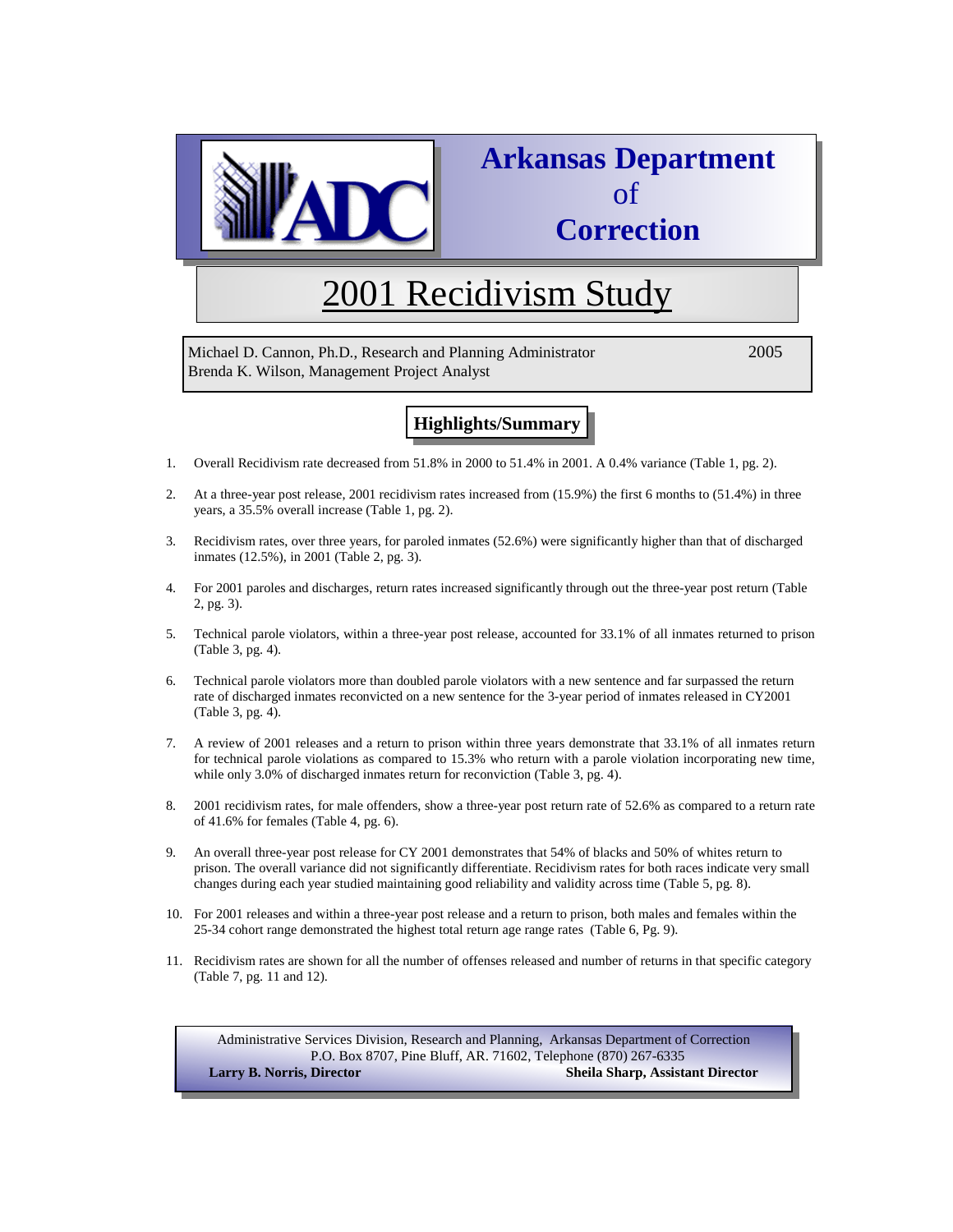## *Arkansas' Recidivism Study (Addendum)*

The **2001** recidivism research is an addendum to the original 1997-1999 study produced in 2003 and the 2000 addendum produced in 2004. This addendum was prepared by the Arkansas Department of Correction's Research and Planning Division. The addendum reviews the return rates of inmates released from custody in **CY 2001**, as compared to prior years. The data for this research was obtained from the ADC electronic Offender Management Information System (eOMIS). If an individual was released **January 1, 2001** through **December 31, 2001**, the data provided reflects returns for a full three-year post release to **December 2004**. All charts and tables reflect a three-year post release review and utilized strictly for clarity and ease to the reader.

The study is categorized into return rates of six (6) months, one (1) year, and three (3) years, respectively. As with the 2000 addendum regarding a three-year post release of inmates produced in 2004, the ADC Research and Planning Section will continue to study, track and update trends in release/return rates annually.

## *Overall Recidivism Rates*

As demonstrated, table one (1) and figure one (1) show the overall ADC **2001** recidivism rates. The post-release period consists of six months, one-year, and three years, from **1997** through **2001**. In **2001**, there were a total of **5,962** inmates released from ADC (refer to table, year **2001**). Within six months of release, **15.9%** returned to prison. Within one year of release, **29.7%** returned and within three years there was an overall of **51.4%** returned to prison. **ADC is experiencing an approximate 50% return rate of inmates released from prison.**

*\* In all tables, the "number of releases", are the number of unduplicated releases in a given year used to generate recidivism rates. Table and Figure 1 do not specify the type of return. They demonstrate an overall return rate, regardless of reason.* 

|         |                     |            |                 | <b>Overall Recidivism Rates</b> |        |            |                         |                |
|---------|---------------------|------------|-----------------|---------------------------------|--------|------------|-------------------------|----------------|
|         |                     |            |                 |                                 |        |            |                         |                |
| Release | <b>Total Number</b> | % Returned | l # Returned    | % Returned # Returned           |        | % Returned | <b>Total # Returned</b> | Total %        |
| Year    | <b>Releases</b>     | 6 Months   | <b>6 Months</b> | 1 Year                          | 1 Year | 3 Years    | 3 Years                 | <b>Returns</b> |
|         |                     |            |                 |                                 |        |            |                         |                |
| 1997    | 4668                | 15.4%      | 721             | 29.8%                           | 1394   | 49.0%      | 2289                    | 49.0%          |
| 1998    | 5434                | 16.5%      | 898             | 29.9%                           | 1694   | 50.7%      | 2825                    | 50.7%          |
| 1999    | 5330                | 15.6%      | 832             | 30.6%                           | 1629   | 51.4%      | 2738                    | 51.4%          |
| 2000    | 5872                | 14.2%      | 834             | 29.0%                           | 1701   | 51.8%      | 3040                    | 51.8%          |
| 2001    | 5962                | 15.9%      | 948             | 29.7%                           | 1771   | 51.4%      | 3066                    | 51.4%          |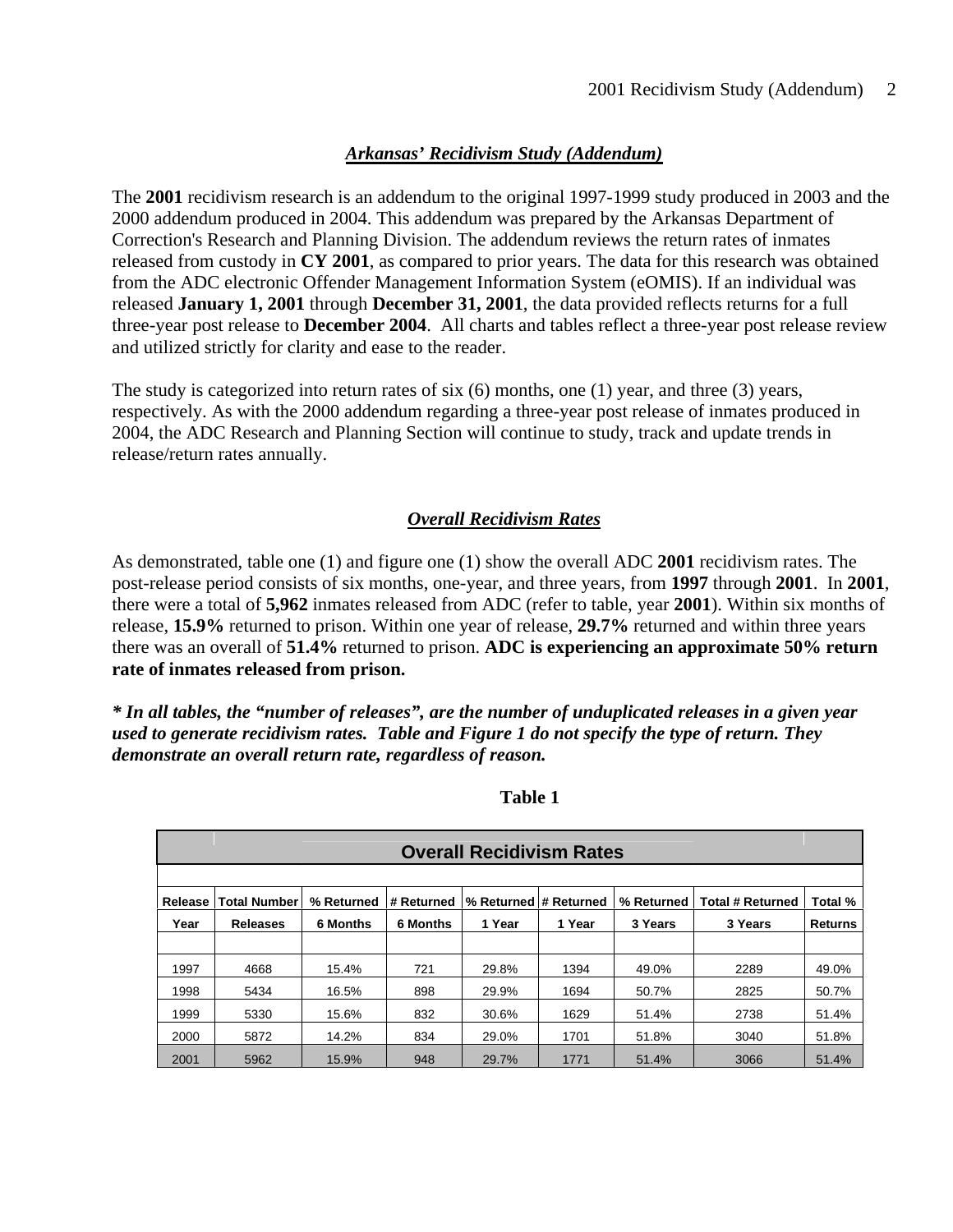



## *Recidivism Rates: Release Type*

Table two (2) demonstrates recidivism rate by type of release. ADC releases inmates by parole with supervision, which is granted by the Post Prison Transfer Board (PPTB) or by discharge (max flat of sentence). In **2001**, there were **5,778** inmates released by regular parole and **184** inmates discharged. Results indicate that within six months of release in **2001**, **947 or 16.4%** inmates released returned as a result of parole violation, while only **1 or 0.5%** of inmates discharged returned with a new sentence. Total returns for **2001** parole releases from ADC demonstrate a **52.6%** recidivism rate, while discharges show a **12.5%** return rate.

|                                |                   | <b>Recidivism Rates By Type Of Release</b> |                |                |                |                |                |                |
|--------------------------------|-------------------|--------------------------------------------|----------------|----------------|----------------|----------------|----------------|----------------|
|                                |                   |                                            |                |                |                |                |                |                |
| Year                           | Type of           | Total                                      | 6 Mths         | %              | 1 Year         | %              | 3 Years        | %              |
|                                | Release           | <b>Releases</b>                            | <b>Returns</b> | <b>Returns</b> | <b>Returns</b> | <b>Returns</b> | <b>Returns</b> | <b>Returns</b> |
| 1997                           | Paroled - Regular | 3964                                       | 693            | 17.5%          | 1316           | 33.2%          | 2129           | 53.7%          |
|                                | Discharge         | 692                                        | 28             | 4.0%           | 77             | 11.1%          | 204            | 29.5%          |
| 1998                           | Paroled - Regular | 4798                                       | 870            | 18.1%          | 1557           | 32.5%          | 2596           | 54.1%          |
|                                | Discharge         | 624                                        | 27             | 4.3%           | 65             | 10.4%          | 156            | 25.0%          |
| 1999                           | Paroled - Regular | 4677                                       | 803            | 17.2%          | 1557           | 33.3%          | 2553           | 54.6%          |
|                                | Discharge         | 643                                        | 28             | 4.4%           | 71             | 11.0%          | 184            | 28.6%          |
| 2000                           | Paroled - Regular | 5691                                       | 832            | 14.6%          | 1691           | 29.7%          | 3005           | 52.8%          |
|                                | Discharge         | 181                                        | 2              | 1.1%           | 10             | 5.5%           | 35             | 19.3%          |
| 2001                           | Paroled - Regular | 5778                                       | 947            | 16.4%          | 1762           | 30.5%          | 3042           | 52.6%          |
|                                | Discharge         | 184                                        |                | 0.5%           | 9              | 4.9%           | 24             | 12.5%          |
| <b>Total Paroled - Regular</b> |                   | 24908                                      | 4145           | 16.6%          | 7883           | 31.6%          | 13325          | 53.5%          |
| <b>Total Discharged</b>        |                   | 2324                                       | 86             | 3.7%           | 232            | 10.0%          | 602            | 25.9%          |

 **Table 2**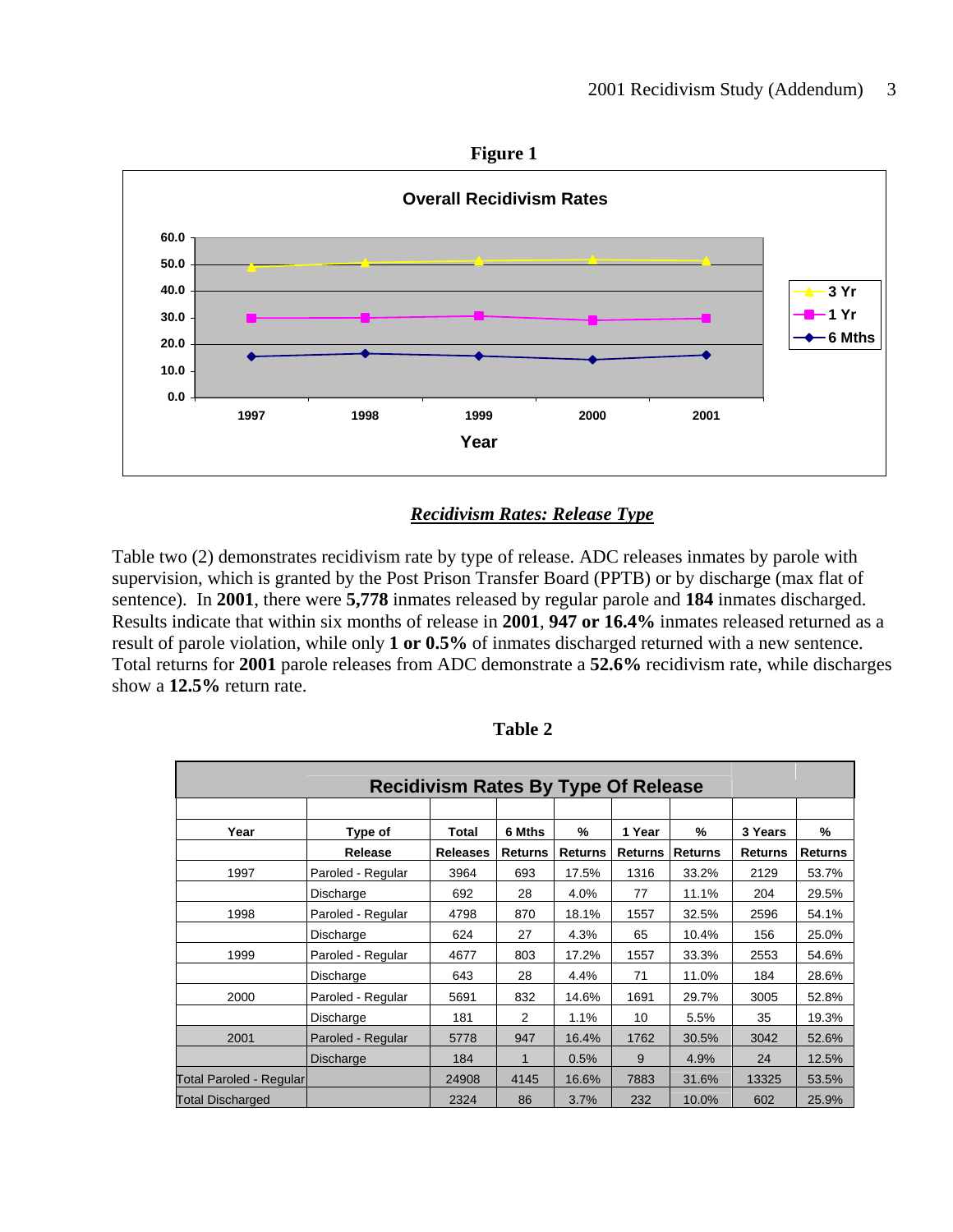### *Recidivism Rates: (Return Types) Parolees and Discharges*

Table 3 and Figures (3, 3-1, 3-2, 3-3) show inmates that return to prison for parole violations with a new sentence(s), parole violators returning with a technical violation(s), and discharged (a reconvicted inmate) that returned to prison as a recommitment with a new sentence. For ADC, a return to prison for a technical violation while on parole is the foremost reason released inmate's return to prison, while a parole violation with a new sentence is secondary. **Even though a new conviction may also have a technical violation attached, the new conviction in most cases will supersede the technical violation making the new conviction the primary reason for return to prison.** In **2001**, as reflected in Table 3 and Figure 3, within three years, **913 or 15.3 %** of the parolees return to prison as a result of a parole violation with new time, **1,972 or 33.1%** returned as a result of a technical violation, and **181 or 3.0%** of the discharged inmates returned as a result of a new charge.

|              | <b>Recidivism Of Parolees And Discharges</b> |                          |                |                |                |                |                |                |
|--------------|----------------------------------------------|--------------------------|----------------|----------------|----------------|----------------|----------------|----------------|
|              |                                              |                          |                |                |                |                |                |                |
| Year         | <b>Total</b>                                 | Type of                  | 6 Mths         | %              | 1 Year         | $\frac{9}{6}$  | 3 Years        | $\%$           |
|              | <b>Releases</b>                              | Return                   | <b>Returns</b> | <b>Returns</b> | <b>Returns</b> | <b>Returns</b> | <b>Returns</b> | <b>Returns</b> |
|              |                                              | <b>PV/New Sentence</b>   | 179            | 3.8%           | 326            | 6.9%           | 512            | 10.9%          |
| 1997         | 4668                                         | PV/Technical             | 511            | 10.9%          | 976            | 20.9%          | 1453           | 31.1%          |
|              |                                              | Discharge - Reconviction | 31             | 0.7%           | 92             | 2.0%           | 324            | 7.0%           |
|              |                                              | <b>PV/New Sentence</b>   | 195            | 3.6%           | 378            | 7.0%           | 629            | 11.6%          |
| 1998         | 5434                                         | PV/Technical             | 674            | 12.4%          | 1167           | 21.5%          | 1854           | 34.1%          |
|              |                                              | Discharge - Reconviction | 29             | 0.5%           | 79             | 1.4%           | 272            | 5.0%           |
|              |                                              | <b>PV/New Sentence</b>   | 217            | 4.1%           | 388            | 7.3%           | 616            | 11.6%          |
| 1999         | 5323                                         | PV/Technical             | 581            | 10.9%          | 1156           | 21.7%          | 1848           | 34.7%          |
|              |                                              | Discharge - Reconviction | 30             | 0.6%           | 81             | 1.6%           | 309            | 5.9%           |
|              |                                              | <b>PV/New Sentence</b>   | 196            | 3.3%           | 424            | 7.2%           | 795            | 13.5%          |
| 2000         | 5872                                         | PV/Technical             | 633            | 10.8%          | 1254           | 10.6%          | 2078           | 14.0%          |
|              |                                              | Discharge - Reconviction | 5              | 0.1%           | 23             | 0.4%           | 167            | 2.9%           |
|              |                                              | <b>PV/New Sentence</b>   | 283            | 4.7%           | 540            | 9.1%           | 913            | 15.3%          |
| 2001         | 5962                                         | <b>PV/Technical</b>      | 663            | 11.1%          | 1211           | 20.3%          | 1972           | 33.1%          |
|              |                                              | Discharge - Reconviction | 2              | 0.0%           | 20             | 0.3%           | 181            | 3.0%           |
|              |                                              |                          |                |                |                |                |                |                |
| <b>Total</b> | 27259                                        |                          | 4229           | 15.5%          | 8115           | 29.8%          | 13923          | 51.1%          |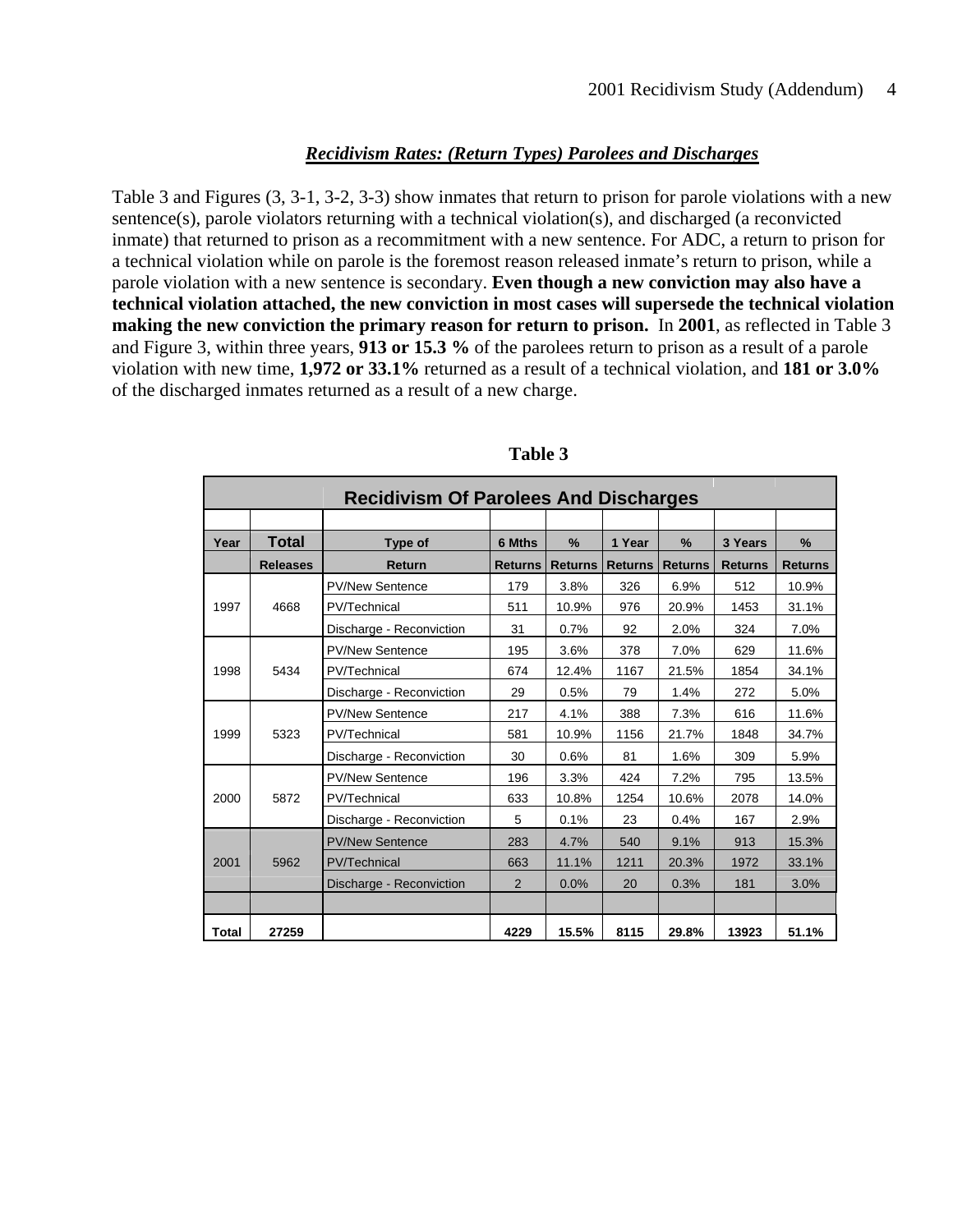



**Figure 3-1** 



**Figure 3-2** 

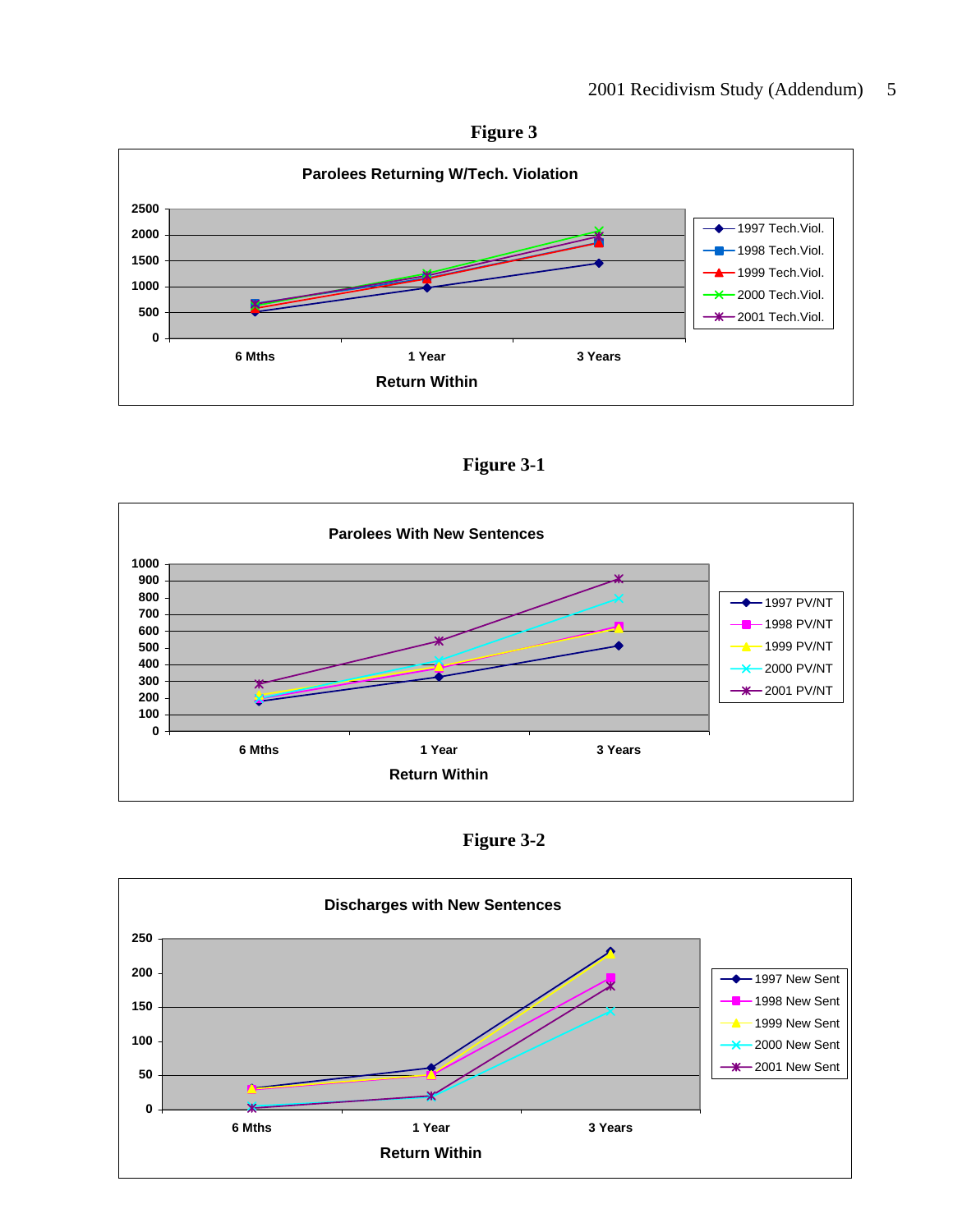



## *Recidivism Rates: Gender*

Table 4 and Figures 4, 4-1, 4-2 exhibits recidivism rates by gender. In **2001**, both males and females increased in return rates over the three-year post release time frame. From six months to one-year, data demonstrated a fairly constant return rate for both males and females; however, by the end of the third year there was a significant increase in males returning to prison. As a result, females, (approximately a third), unlike their male counter parts, who parole and/or discharge their time do not return to prison, where nearly half of all males return.

| <b>Recidivism Rates By Gender</b> |        |                 |               |                |                |                |                |                |                      |
|-----------------------------------|--------|-----------------|---------------|----------------|----------------|----------------|----------------|----------------|----------------------|
| Year                              | Gender | Total           | 6 month       | $\frac{9}{6}$  | 1 Year         | $\%$           | 3 Years        | Total %        | <b>Total Inmates</b> |
|                                   |        | <b>Releases</b> | <b>Return</b> | <b>Returns</b> | <b>Returns</b> | <b>Returns</b> | <b>Returns</b> | <b>Returns</b> | <b>Not Returning</b> |
| 1997                              | Female | 439             | 38            | 8.7%           | 94             | 21.4%          | 162            | 36.9%          | 277                  |
|                                   | Male   | 4229            | 683           | 16.2%          | 1300           | 30.7%          | 2127           | 50.3%          | 2102                 |
| 1998                              | Female | 512             | 75            | 14.6%          | 123            | 24.0%          | 227            | 44.3%          | 285                  |
|                                   | Male   | 4922            | 823           | 16.7%          | 1501           | 30.5%          | 2528           | 51.4%          | 2394                 |
| 1999                              | Female | 545             | 58            | 10.6%          | 115            | 21.1%          | 206            | 37.8%          | 339                  |
|                                   | Male   | 4785            | 774           | 16.2%          | 1514           | 31.6%          | 2532           | 52.9%          | 2253                 |
| 2000                              | Female | 652             | 75            | 11.5%          | 158            | 24.2%          | 264            | 40.5%          | 388                  |
|                                   | Male   | 5220            | 759           | 14.5%          | 1543           | 29.6%          | 2766           | 53.0%          | 2454                 |
| 2001                              | Female | 625             | 81            | 13.0%          | 140            | 22.4%          | 260            | 41.6%          | 365                  |
|                                   | Male   | 5337            | 867           | 16.2%          | 1631           | 30.6%          | 2806           | 52.6%          | 2531                 |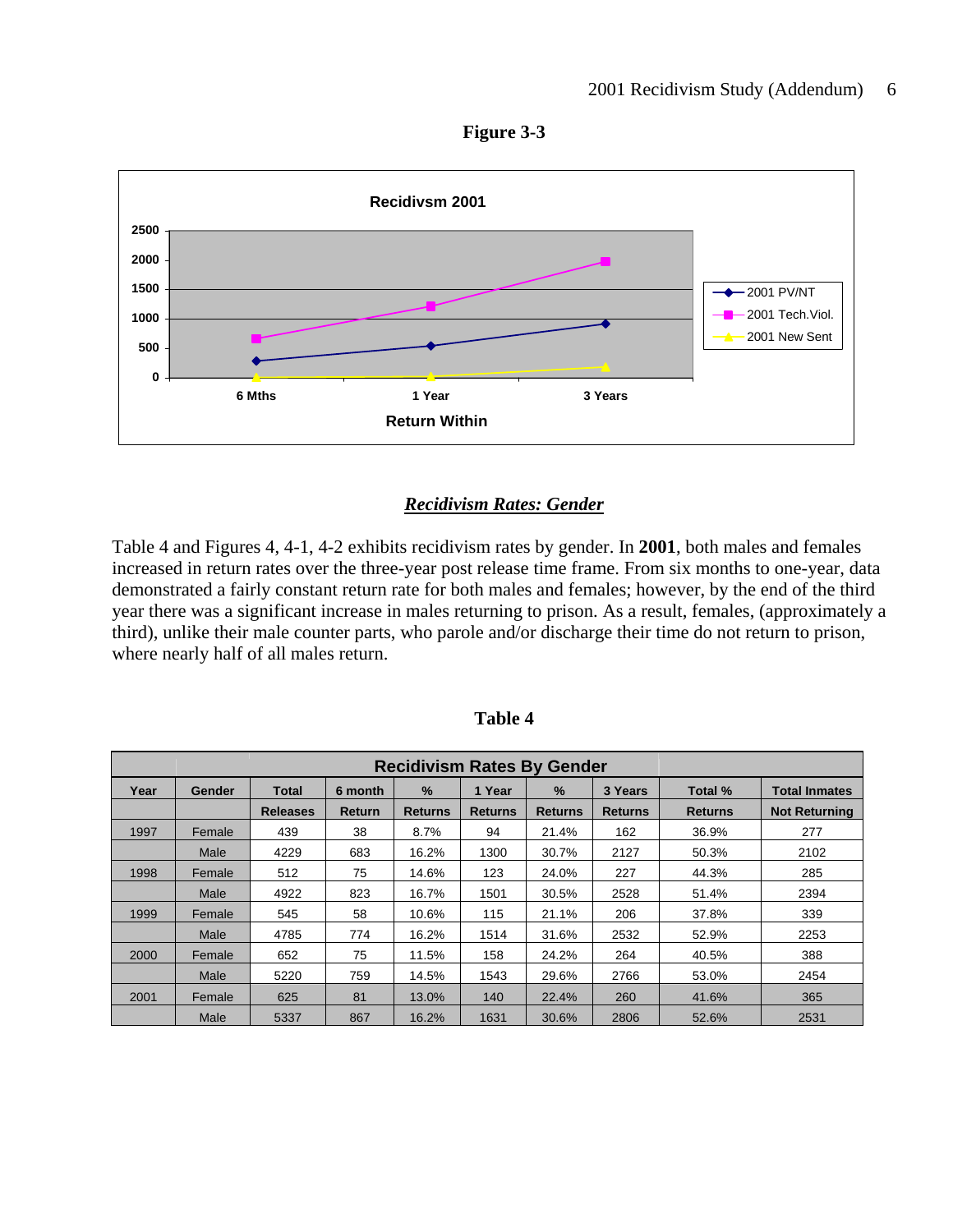



## **Figure 4-1**



**Figure 4-2** 

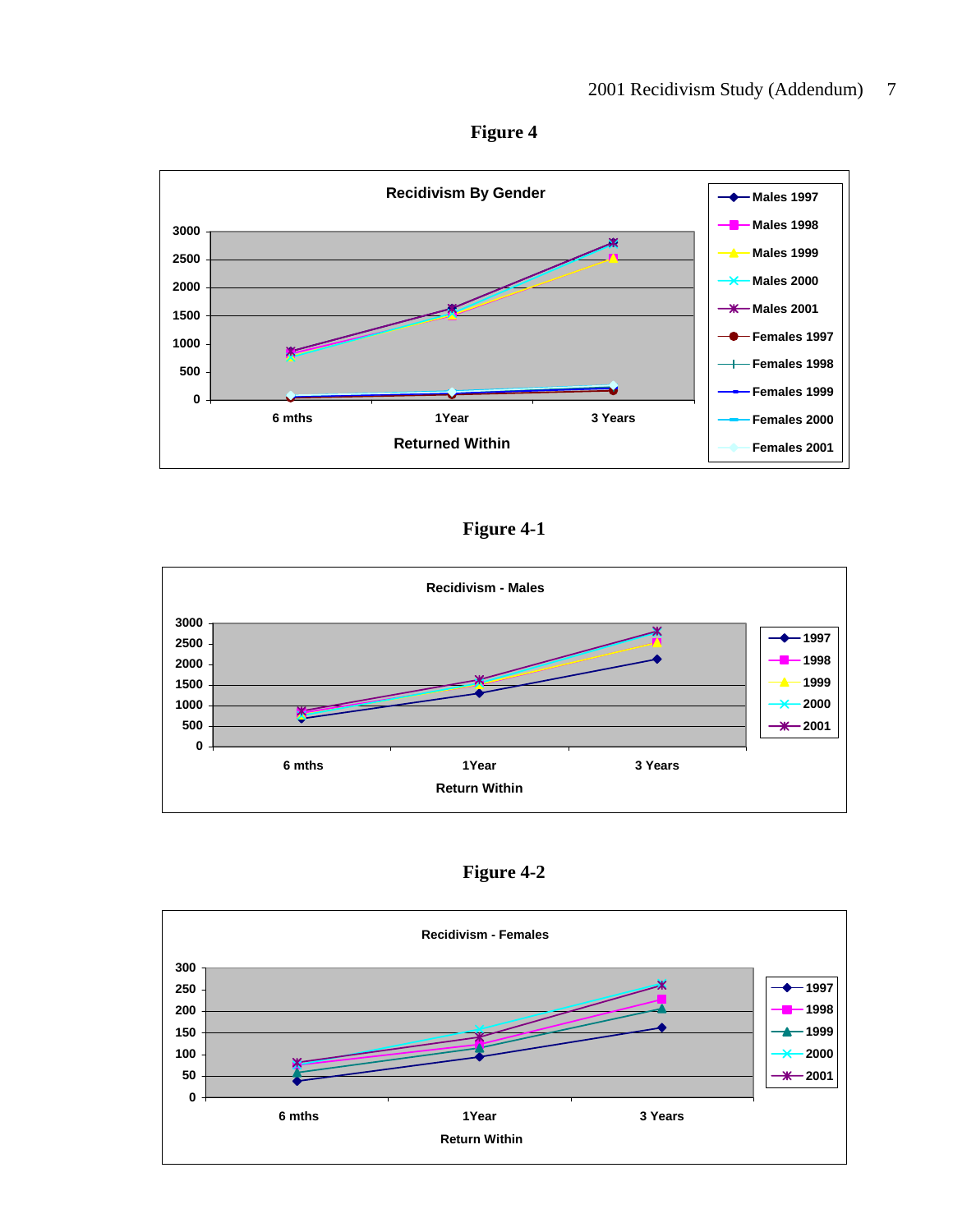#### *Recidivism Rates: Race*

Recidivism rates were generated by race for **CY2001** and incorporated time frames of six (6) months, one-year, and three-years. Recidivism rates were based on three areas of ethnic diversity. Within the ADC, the population primarily consists of Caucasian and African-American racial designation, while only a small percentage consists of Hispanic and other. For this report, the Hispanic category consists of Cuban and Mexican racial designations, and the other category incorporates both Asian and Native American. The **2001** recidivism addendum study incorporates Caucasian, African-American, Hispanic, and other racial designations to demonstrate recidivism rates by race as provided in Table 5. In **2001**, **3,135** Caucasian inmates were released. Within six (6) months, **479 or 15.2%** returned to prison. Within one (1) year, **918 or 29.3%** returned and within three (3) years, **1,564 or 49.9%** returned to prison. For **CY 2001**, African-American inmates have a slightly higher recidivism rate **(54% vs. 50%)** than their Caucasian counterparts (see table 5).

|      |              |                 | 2001 Recidivism Rates By Race |                |                |                |                |                |
|------|--------------|-----------------|-------------------------------|----------------|----------------|----------------|----------------|----------------|
| Year | Race         | <b>Total</b>    | 6 Month                       | $\frac{9}{6}$  | 1 Year         | %              | 3 Years        | %              |
|      |              | <b>Releases</b> | <b>Returns</b>                | <b>Returns</b> | <b>Returns</b> | <b>Returns</b> | <b>Returns</b> | <b>Returns</b> |
| 1997 | <b>Black</b> | 2420            | 413                           | 17%            | 795            | 33%            | 1268           | 52%            |
| 1997 | Hispanic     | 29              | $\overline{2}$                | 7%             | 4              | 14%            | $\overline{7}$ | 24%            |
| 1997 | Other        | 16              | 0                             | 0%             | 0              | 0%             | $\overline{2}$ | 13%            |
| 1997 | White        | 2202            | 306                           | 14%            | 595            | 27%            | 1013           | 46%            |
| 1998 | <b>Black</b> | 2685            | 481                           | 18%            | 877            | 33%            | 1463           | 54%            |
| 1998 | Hispanic     | 25              | 5                             | 20%            | $\overline{7}$ | 28%            | 8              | 32%            |
| 1998 | Other        | 18              | 1                             | 6%             | 4              | 22%            | 9              | 50%            |
| 1998 | White        | 2706            | 411                           | 15%            | 737            | 27%            | 1275           | 47%            |
| 1999 | <b>Black</b> | 2541            | 414                           | 16%            | 801            | 32%            | 1362           | 54%            |
| 1999 | Hispanic     | 19              | 2                             | 11%            | 3              | 16%            | 5              | 26%            |
| 1999 | Other        | 13              | 0                             | 0%             | $\overline{2}$ | 15%            | 3              | 23%            |
| 1999 | White        | 2757            | 416                           | 15%            | 822            | 30%            | 1367           | 50%            |
| 2000 | <b>Black</b> | 2756            | 401                           | 15%            | 817            | 30%            | 1512           | 55%            |
| 2000 | Hispanic     | 66              | 6                             | 9%             | 10             | 15%            | 16             | 24%            |
| 2000 | Other        | 62              | 4                             | 6%             | 5              | 8%             | 9              | 15%            |
| 2000 | White        | 2988            | 423                           | 14%            | 869            | 29%            | 1503           | 50%            |
| 2001 | <b>Black</b> | 2718            | 463                           | 17%            | 839            | 31%            | 1476           | 54%            |
| 2001 | Hispanic     | 64              | 3                             | 5%             | 10             | 16%            | 18             | 28%            |
| 2001 | Other        | 45              | 3                             | 7%             | $\overline{4}$ | 9%             | 8              | 18%            |
| 2001 | White        | 3135            | 479                           | 15%            | 918            | 29%            | 1564           | 50%            |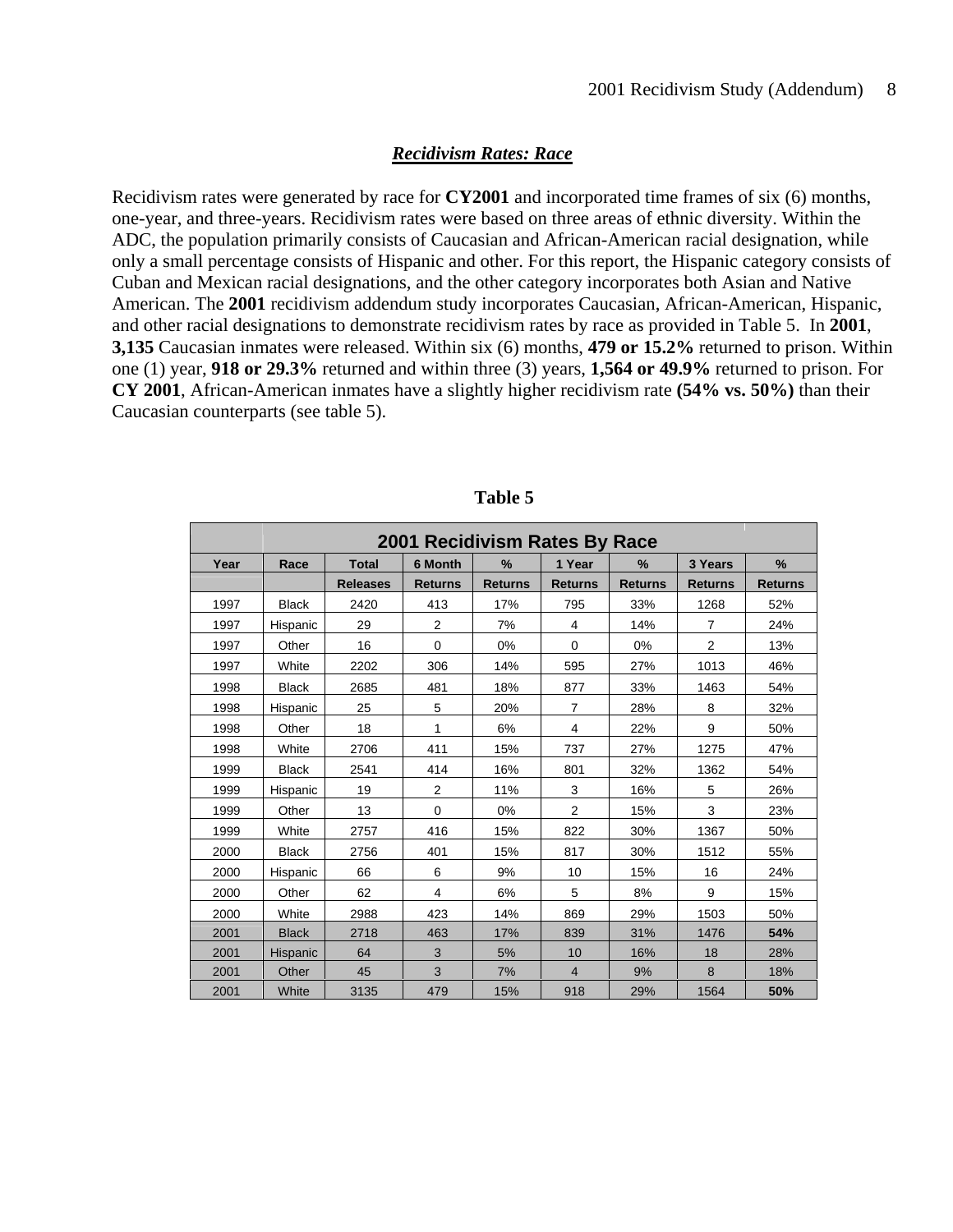## *Recidivism Rates: Age*

Age shows to be significantly related to recidivism within the ADC. An inmate's age at his/her last admission was significantly related to return to custody (See table 6). For males, this was fairly evident when reviewing age cohorts of **25-34** as primary, and **35-44** as secondary return age ranges. Females returning to prison also demonstrated increase returns in age ranges of **25-34** and **35-44** (See Figure 6). Within each consecutive year, the overall return rate for males increased from to 1997 to 1999. From 1997 to 1998, there was a 1.1% increase in return rates, 1998 to1999 showed a 1.6% increase, and **2000 to 2001** reflects a **1.0 %** increase in overall recidivism rates.

|        |              | 2001 Recidivism by Age (female) |         |         |                |
|--------|--------------|---------------------------------|---------|---------|----------------|
| Gender | <b>AGE</b>   | <b>6 Months</b>                 | 1 Year  | 3 Years | Total %        |
|        |              | <b>Returns</b>                  | Returns | Returns | <b>Returns</b> |
| Female | $\leq$ = 17  |                                 |         |         |                |
|        | $18 - 24$    | 13                              | 18      | 33      | 12.7%          |
|        | $25 - 34$    | 29                              | 55      | 112     | 43.1%          |
|        | $35 - 44$    | 36                              | 61      | 100     | 38.5%          |
|        | 45 - 54      | 2                               | 4       | 12      | 4.6%           |
|        | $55 - 64$    | 0                               |         | 2       | 0.8%           |
|        | $>= 65$      |                                 |         |         | 0.4%           |
|        | <b>Total</b> | 81                              | 140     | 260     | 100.0%         |

| <b>Table 6 Cont.</b> |  |
|----------------------|--|
|----------------------|--|

|        | 2001 Recidivism by Age (male) |                 |                |                |                |  |  |  |
|--------|-------------------------------|-----------------|----------------|----------------|----------------|--|--|--|
| Gender | <b>AGE</b>                    | <b>6 Months</b> | 1 Year         | 3 Years        | Total %        |  |  |  |
|        |                               | <b>Returns</b>  | <b>Returns</b> | <b>Returns</b> | <b>Returns</b> |  |  |  |
| Male   | <=17                          | 2               | 3              | 6              | 0.2%           |  |  |  |
|        | $18 - 24$                     | 247             | 460            | 763            | 27.2%          |  |  |  |
|        | $25 - 34$                     | 332             | 605            | 1037           | 37.0%          |  |  |  |
|        | $35 - 44$                     | 230             | 461            | 796            | 28.4%          |  |  |  |
|        | 45 - 54                       | 51              | 94             | 184            | 6.6%           |  |  |  |
|        | $55 - 64$                     | 4               | 7              | 17             | 0.6%           |  |  |  |
|        | >=65                          |                 |                | 3              | 0.1%           |  |  |  |
|        | <b>Total</b>                  | 867             | 1631           | 2806           | 100.0%         |  |  |  |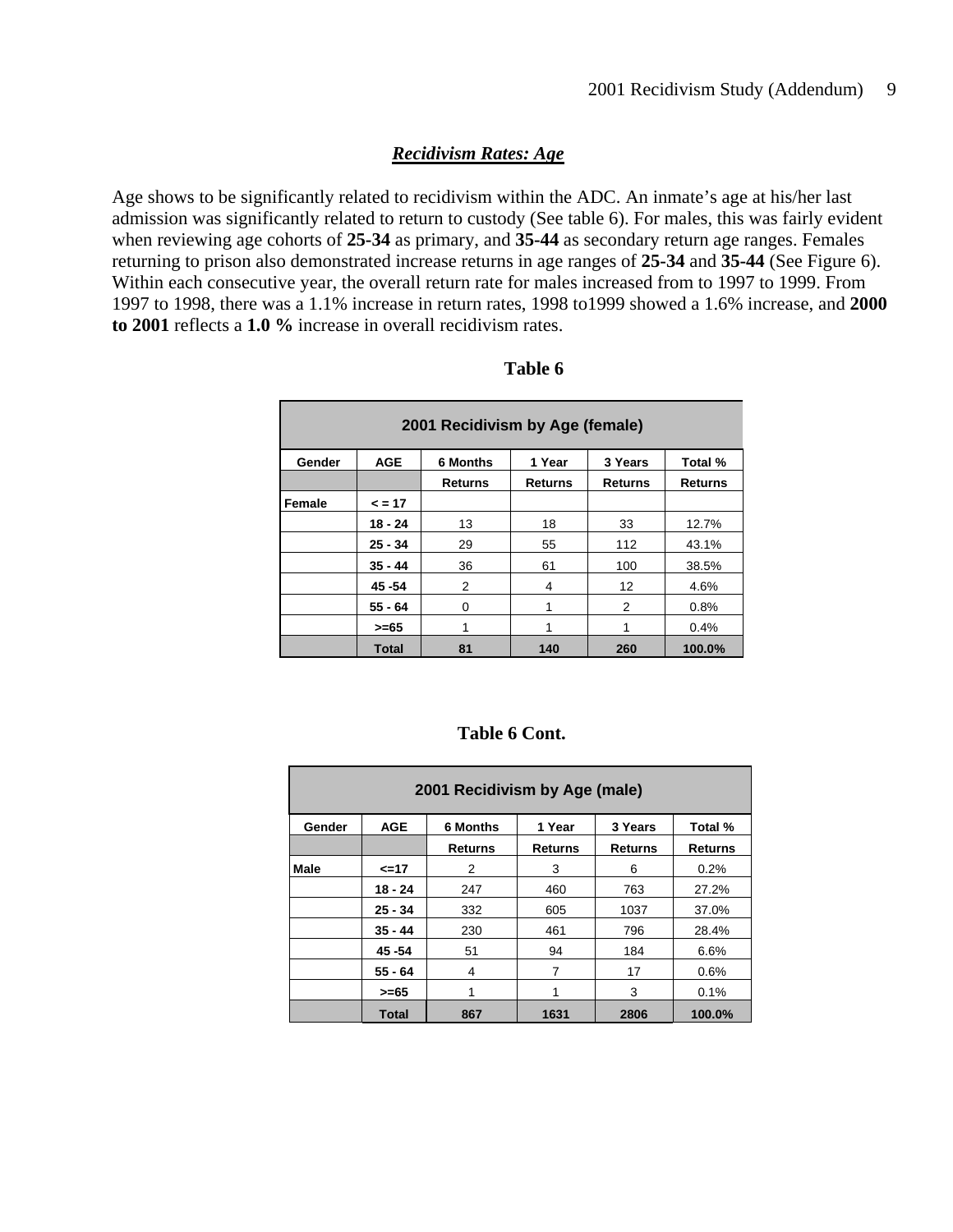

**Figure 6** 

## *Recidivism Rates: Offense*

Table Seven (7) reflects the return rates as a result of the type of offense, for a select period of time. A variety of offenses were analyzed in order to understand the breadth and depth of recidivism rates by offense and the return to prison within a three-year time frame. For clarity, Table 7 denotes the offense category, the actual number of releases/returns for the year **2001**, the actual number and percent of returns within three (3) years for each category.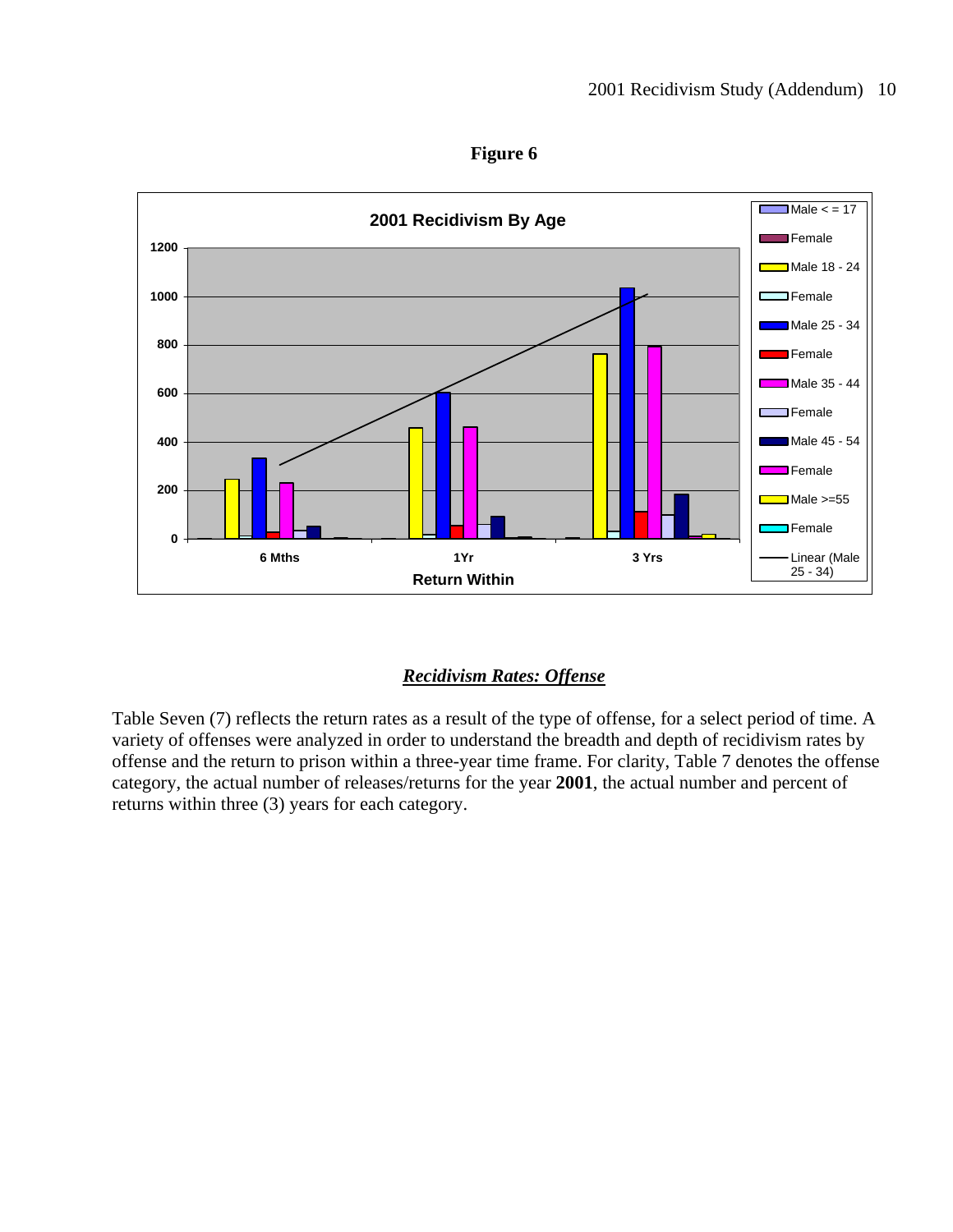| 2001 Recidivism Rates By Offense           |                         |            |                |
|--------------------------------------------|-------------------------|------------|----------------|
| <b>Offense Category</b>                    | 2001                    | Return     | %              |
|                                            | <b>Releases</b>         | w/in 3 yrs | <b>Returns</b> |
| <b>Capital Murder</b>                      | 9                       | 1          | 11.1%          |
| Murder 1st Degree                          | 48                      | 8          | 16.7%          |
| Murder 2nd Degree                          | 72                      | 12         | 16.7%          |
| Manslaughter                               | 37                      | 8          | 21.6%          |
| Negligent Homicide                         | 8                       | 3          | 37.5%          |
| Kidnapping                                 | 14                      | 1          | 7.1%           |
| False Imprisonment 1st Degree              | 14                      | 3          | 21.4%          |
| Robbery                                    | 468                     | 278        | 59.4%          |
| <b>Aggravated Robbery</b>                  | 171                     | 82         | 48.0%          |
| Battery 1st Degree                         | 166                     | 55         | 33.1%          |
| Battery 2nd Degree                         | 215                     | 97         | 45.1%          |
| <b>Aggravated Assault</b>                  | 95                      | 35         | 36.8%          |
| Terroristic Threatening 1st Deg            | 26                      | 15         | 57.7%          |
| <b>Terioristic Act</b>                     | 29                      | 12         | 41.4%          |
| Rape                                       | 91                      | 17         | 18.7%          |
| Carnal Abuse 1st Degree                    | 12                      | 3          | 25.0%          |
| Carnal Abuse 2nd Degree                    | 1                       | 1          | 100.0%         |
| Sexual Abuse 1st Degree                    | 151                     | 33         | 21.9%          |
| Carnal Abuse 3rd Degree                    | 11                      | 4          | 36.4%          |
| Indecent Exposure                          | 1                       | 1          | 100.0%         |
| Violation of Minor 1st Degree              | 5                       | 0          | 0.0%           |
| Exposing one to HIV                        | 2                       | 1          | 50.0%          |
| Incest                                     | 6                       | 1          | 16.7%          |
| Aggravated Assault on Wife                 | 8                       | 4          | 50.0%          |
| <b>Continuing Criminal Enterprise</b>      | 1                       | 1          | 100.0%         |
| Non-Support                                | 6                       | 3          | 50.0%          |
| Domestic Battering 1st Degree              | 4                       | 2          | 50.0%          |
| Domestic Battering 2nd Degree              | 14                      | 7          | 50.0%          |
| Domestic Battering 3rd Degree              | 33                      | 13         | 39.4%          |
| Endanger Welfare Minor 1st Degree          | 1                       | 0          | 0.0%           |
| <b>Trans, Distr Mat Depicting Children</b> | 4                       | 1          | 25.0%          |
| Theft of Property                          | 662                     | 310        | 46.8%          |
| <b>Theft of Services</b>                   | $\overline{\mathbf{c}}$ | 1          | 50.0%          |
| Theft of Prop Lost, Mislaid, Del           | 2                       | 0          | $0.0\%$        |
| Theft By Receiving                         | 174                     | 92         | 52.9%          |
| Theft of Leased Property                   | 2                       | 2          | 100.0%         |
| Forgery                                    | 156                     | 111        | 71.2%          |
| Fraud Use of Credit Card                   | 4                       | 4          | 100.0%         |
| Hot Check Violation                        | 94                      | 32         | 34.0%          |
| Impair Operation Of Vital Pub Facility     | 3                       | 1          | 33.3%          |

| ını<br>L<br>Я |  |
|---------------|--|
|---------------|--|